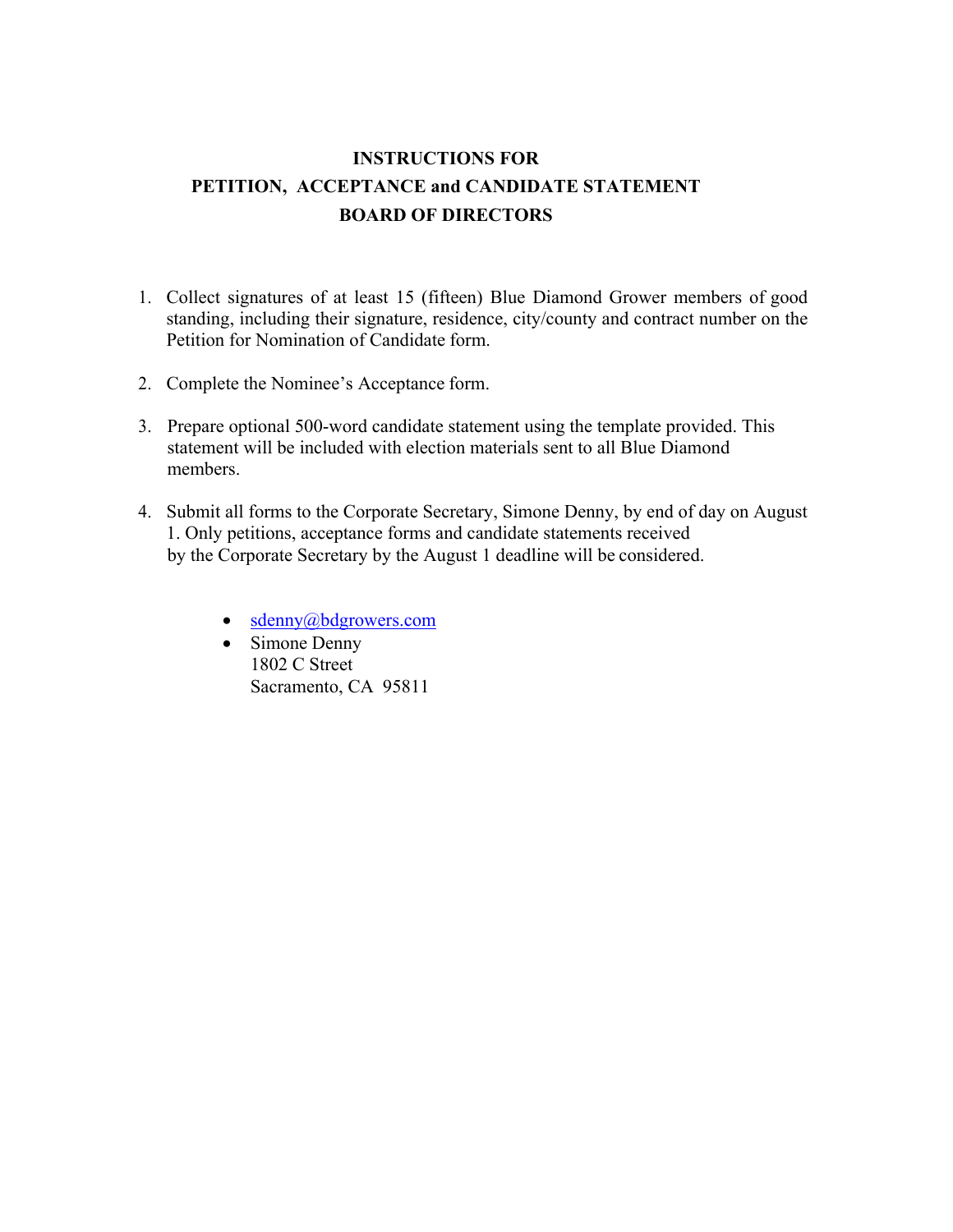## **Overview of Participation on Blue Diamond Growers Board of Directors**

Those considering running for a director position should understand there is a significant time commitment for the three-year position. Day-long board meetings occur typically five times each year. Directors also participate on various committees of the Board which typically occur the day before a board meeting. In addition, attendance at Grower Liaison Committee (twice a year) and Advisory Committee (once a year) meetings is common practice. Additionally, the board and management have an annual three-day strategic planning session. Invitations to represent Blue Diamond at political fundraisers and other events/meetings also commonly occur. Preparation time for board and committee meetings and the travel time to meetings and events needs to be considered.

## **Directors should:**

- Act in a manner consistent with their fiduciary duties of loyalty and care.
- Demonstrate integrity and independent judgment, including the ability to understand and exercise sound judgment on issues related to the corporation's goals.
- Have business or professional skills and experience that will contribute to the effectiveness of the Board and its committees.
- Intend to foster long-term value for the corporation's members.
- Act in the interests of all members rather than any particular member constituency, while understanding and balancing the concerns of other stakeholders, including employees, customers, and communities.
- Be willing to challenge management constructively about corporate strategy, the adequacy of internal resources and the soundness of controls, and to insist upon a management tone and environment that values accuracy in accounting, transparency in reporting and integrity in business conduct.
- Be able to work as part of a team in an environment of trust.
- In light of their other commitments, be willing and able to devote the time and effort necessary to serve as an effective director, including preparation for board and committee meetings.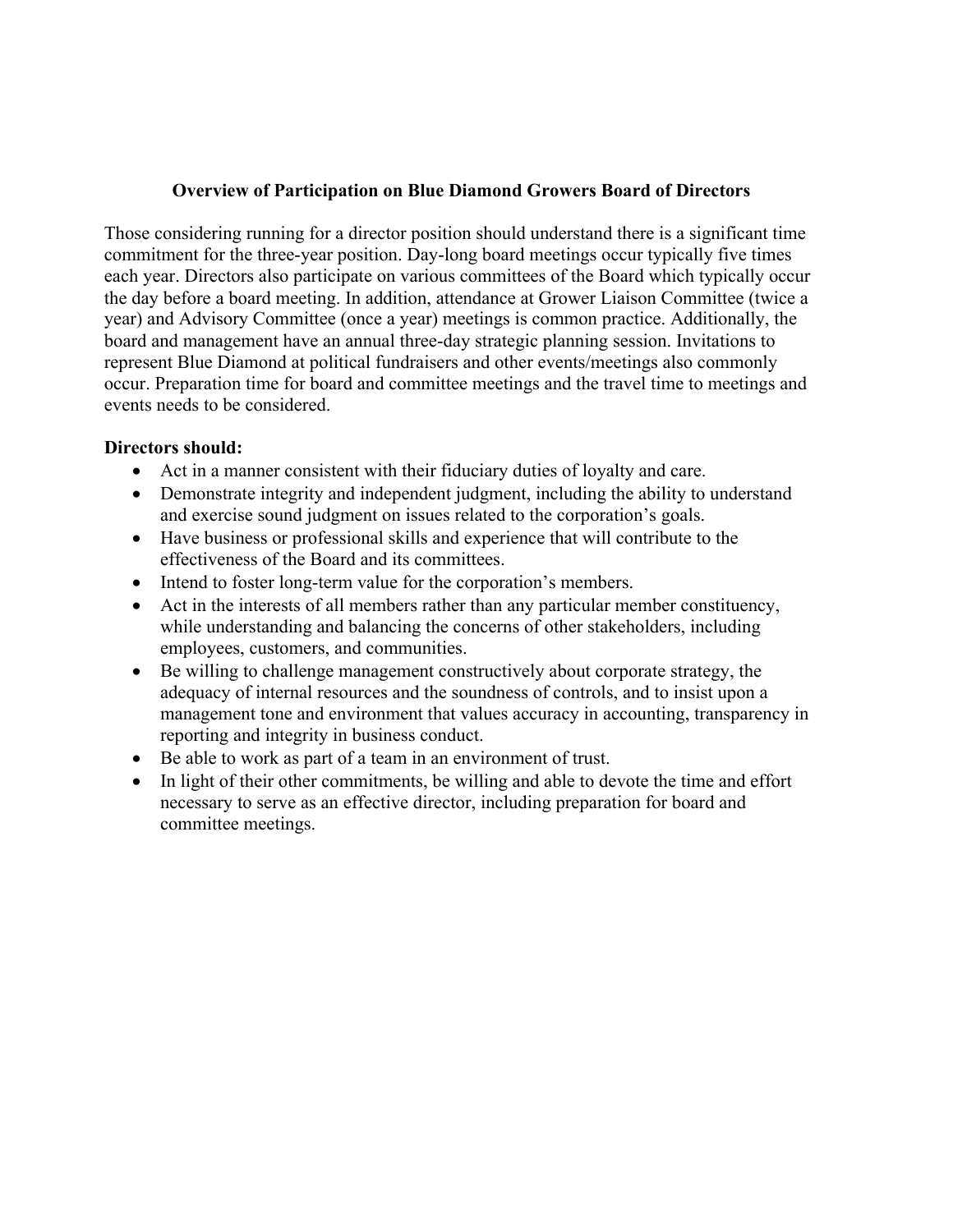### **NOMINEE'S ACCEPTANCE FOR BOARD OF DIRECTORS**

 **Directorial District No.** 

Directorial District No. I hereby accept the foregoing nomination for the office of Director of Blue Diamond Growersfrom

| Signature:                                                                                                                                                                                                                     |                |                                                                                                                       |  |  |
|--------------------------------------------------------------------------------------------------------------------------------------------------------------------------------------------------------------------------------|----------------|-----------------------------------------------------------------------------------------------------------------------|--|--|
| <b>Printed Name:</b>                                                                                                                                                                                                           |                | <u> 1980 - Johann Barbara, martin amerikan basal dan berasal dalam basal dalam basal dalam basal dalam basal dala</u> |  |  |
| Residence:                                                                                                                                                                                                                     |                |                                                                                                                       |  |  |
| City/County:                                                                                                                                                                                                                   |                | <u> 1980 - Andrea Branden, amerikan basar basa dan berasal dan berasal dalam basa dalam basa dalam basa dalam ba</u>  |  |  |
| Zip Code:                                                                                                                                                                                                                      |                | and the control of the control of the control of the control of the control of the control of the control of the      |  |  |
| $Phone(s)$ :                                                                                                                                                                                                                   |                | and the control of the control of the control of the control of the control of the control of the control of the      |  |  |
| Email Address: No. 2014 19:30 and 2014 19:30 and 20:30 and 20:30 and 20:30 and 20:30 and 20:30 and 20:30 and 20:30 and 20:30 and 20:30 and 20:30 and 20:30 and 20:30 and 20:30 and 20:30 and 20:30 and 20:30 and 20:30 and 20: |                |                                                                                                                       |  |  |
| Contract<br>Name:                                                                                                                                                                                                              |                |                                                                                                                       |  |  |
| Contract<br>Number:                                                                                                                                                                                                            |                |                                                                                                                       |  |  |
| Contract<br>Type:                                                                                                                                                                                                              | MB5 $\bigcirc$ | $MBA$ $\bigcirc$                                                                                                      |  |  |
| Dated:                                                                                                                                                                                                                         |                |                                                                                                                       |  |  |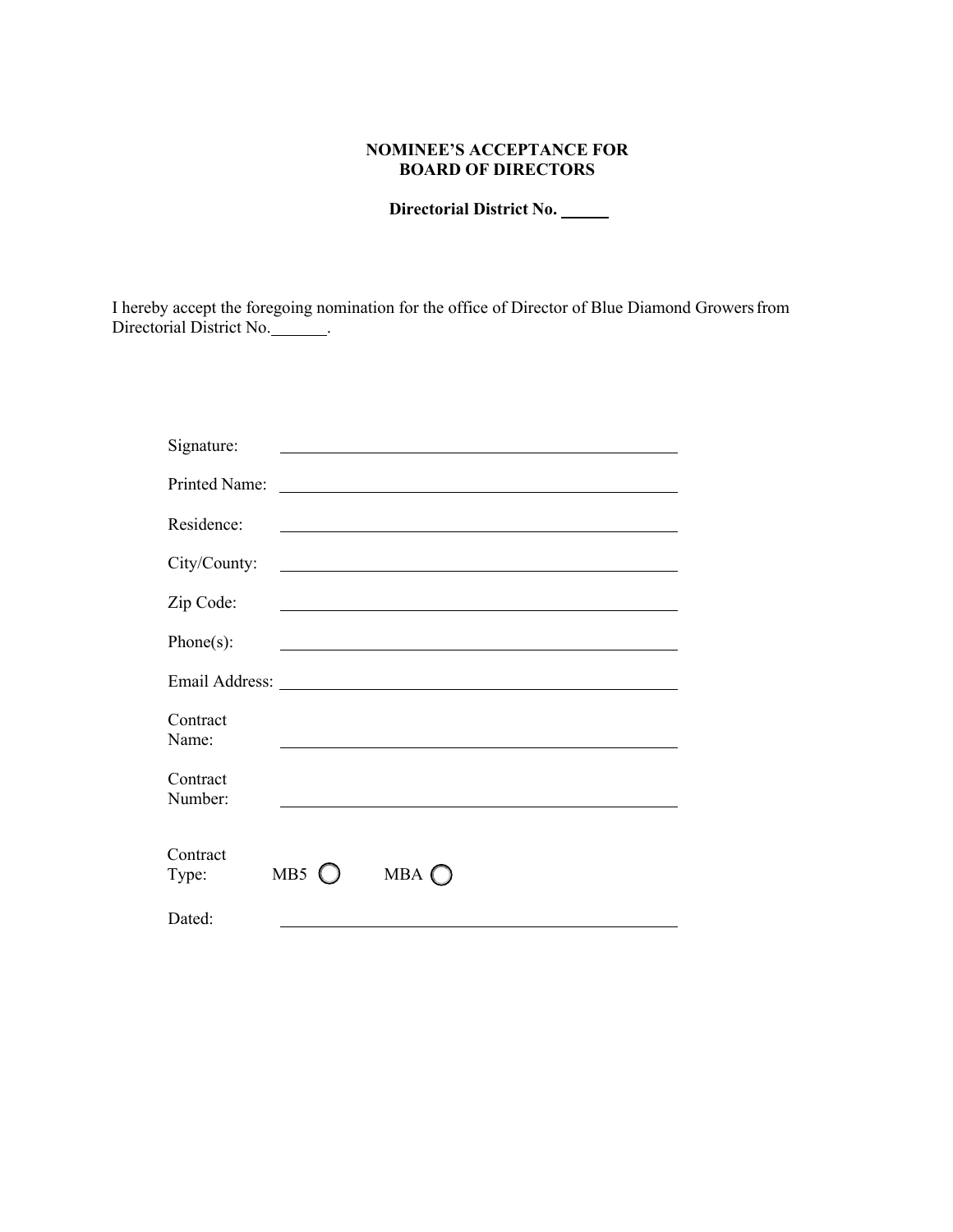#### **PETITION FOR NOMINATION OF CANDIDATE FOR BOARD OF DIRECTORS**

#### **Directorial District No.**

 The undersigned members of Blue Diamond Growers who are included within this district for the purpose of election, hereby nominate to the office of director of Blue Diamond Growers, the following member:

| Nominee:       |                                      |  |
|----------------|--------------------------------------|--|
|                | (Print or Type)                      |  |
|                | * Member's Name and Nominee's Title: |  |
|                |                                      |  |
| Address        |                                      |  |
|                | (Street/City/County/Zip)             |  |
| Phone $(s)$ :  |                                      |  |
| Email Address: |                                      |  |

 Said person being a member of Blue Diamond Growers who is included in the District for the purpose of election (or duly designated representative of a member other than a natural person which is included in the District for the purpose of election).

Dated:

\* Where Member is other than a natural person such as a corporation.

|                 | Signature | Residence | City/County/Zip | Contract No. |
|-----------------|-----------|-----------|-----------------|--------------|
|                 |           |           |                 |              |
| 1               |           |           |                 |              |
| $\overline{2}$  |           |           |                 |              |
| $\mathfrak{Z}$  |           |           |                 |              |
| $\overline{4}$  |           |           |                 |              |
| $\overline{5}$  |           |           |                 |              |
| 6               |           |           |                 |              |
| $7\phantom{.0}$ |           |           |                 |              |
| $\sqrt{8}$      |           |           |                 |              |
| $\overline{9}$  |           |           |                 |              |
| $10\,$          |           |           |                 |              |
| 11              |           |           |                 |              |
| 12              |           |           |                 |              |
| 13              |           |           |                 |              |
| 14              |           |           |                 |              |
| $15\,$          |           |           |                 |              |